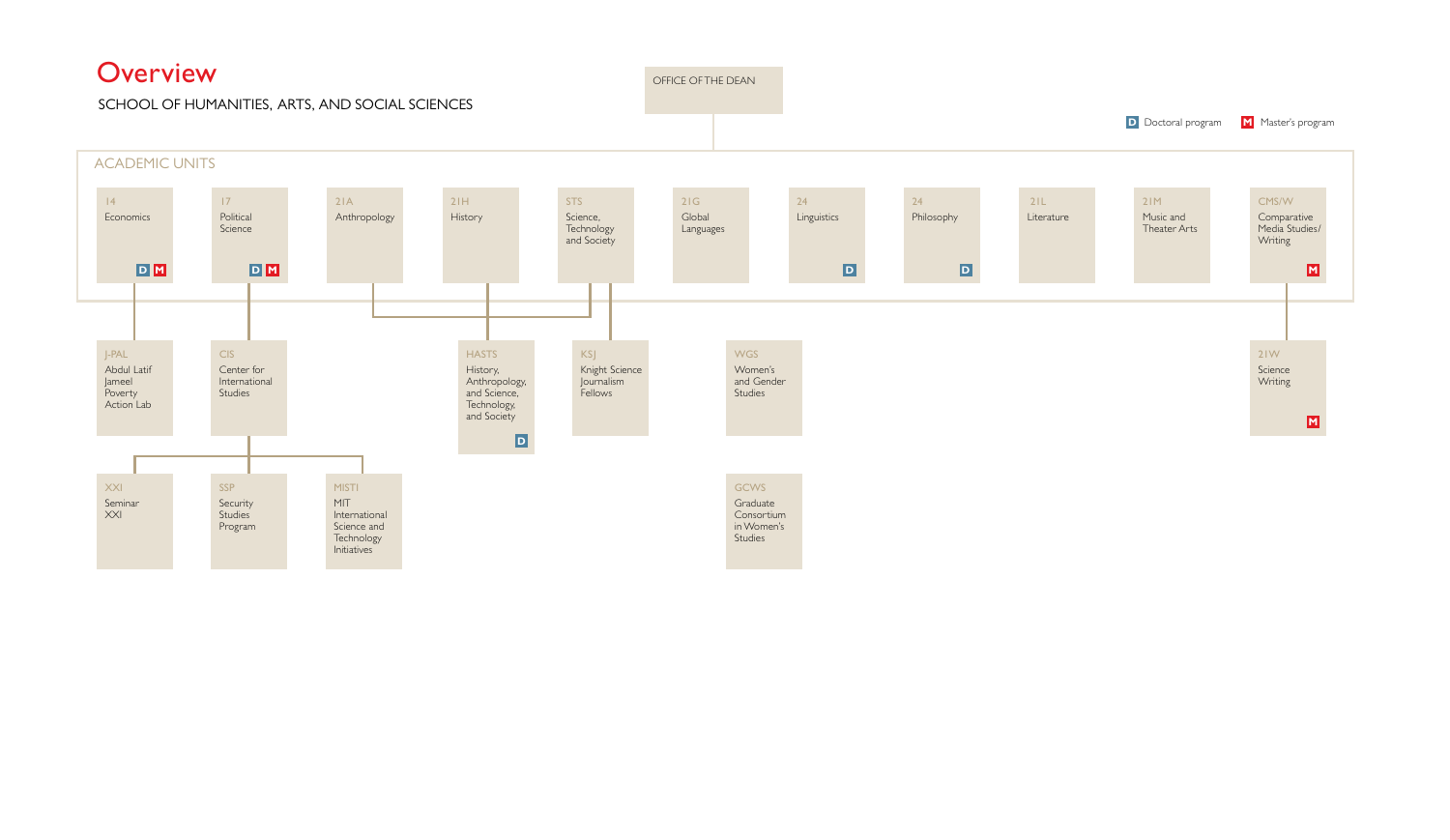# Academic Units

SCHOOL OF HUMANITIES, ARTS, AND SOCIAL SCIENCES

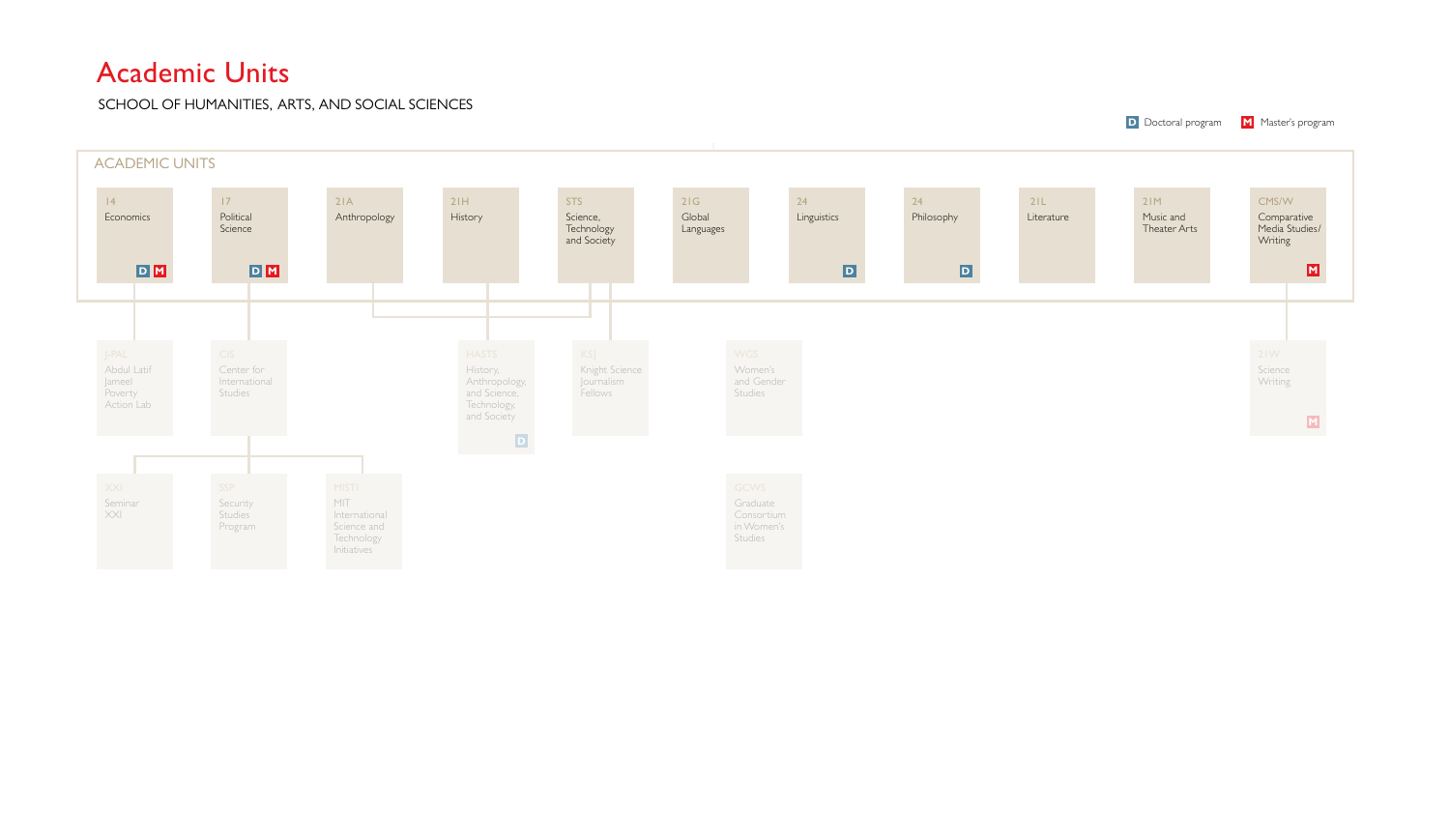# Masters Programs

SCHOOL OF HUMANITIES, ARTS, AND SOCIAL SCIENCES



\* Students are not admitted to a Economics Master's Program, but occasionally a Master's degree is granted to a student already enrolled in an undergraduate or PhD degree program in Economics.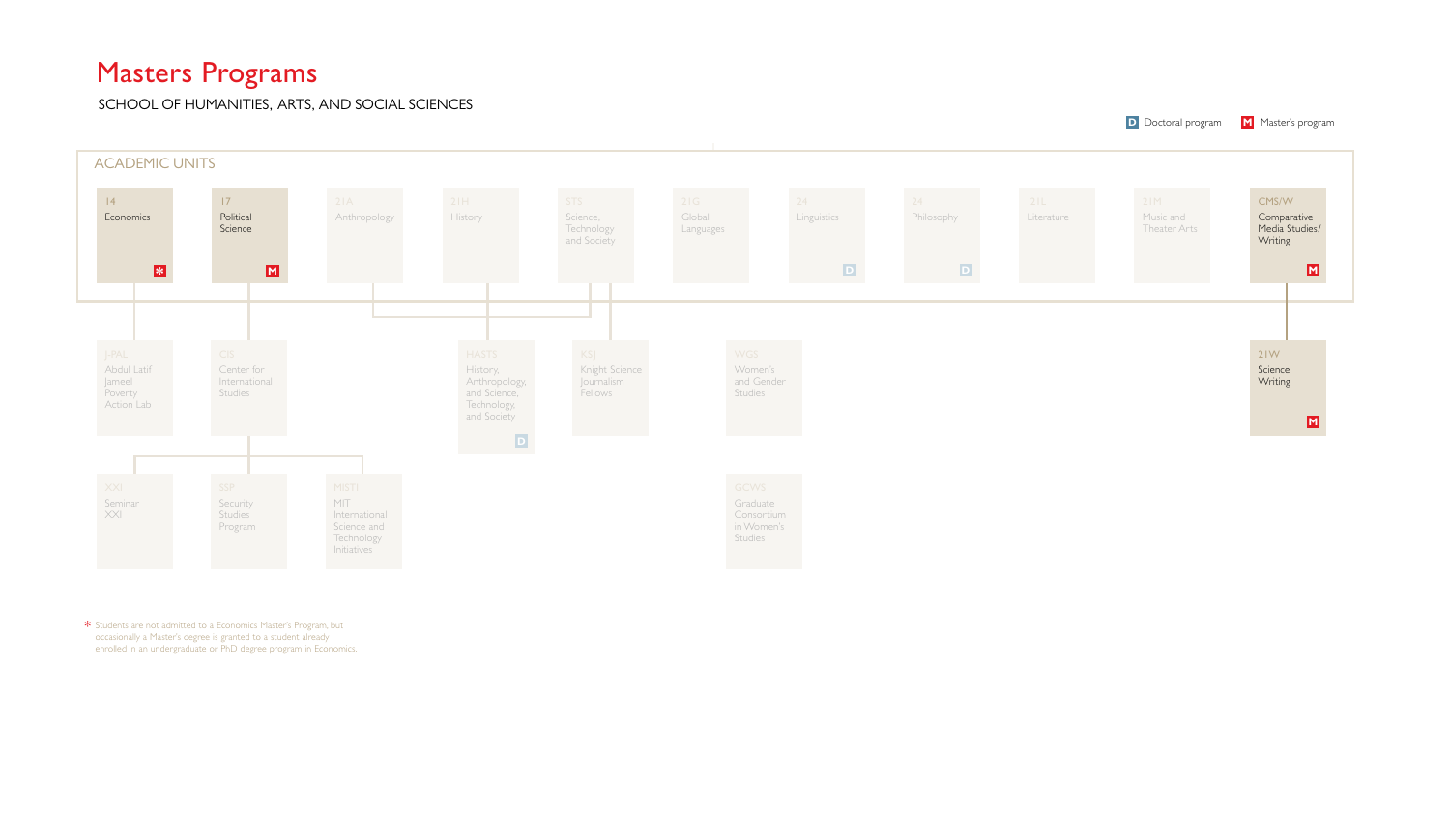# Doctoral Programs

SCHOOL OF HUMANITIES, ARTS, AND SOCIAL SCIENCES